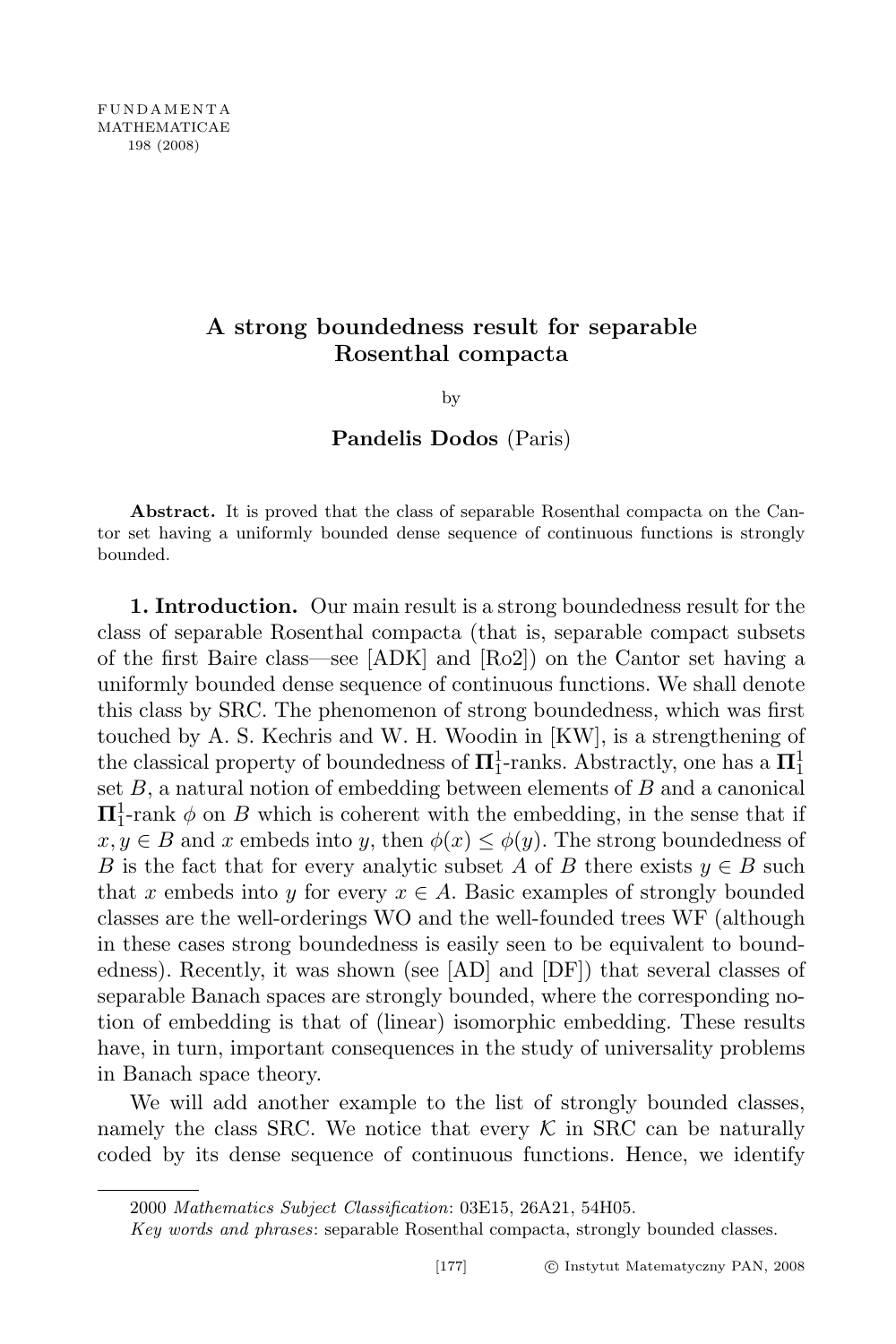SRC with the set

 $\{(f_n) \in B(2^{\mathbb{N}})^{\mathbb{N}} : \overline{\{f_n\}}^{\mathbb{p}} \subseteq \mathcal{B}_1(2^{\mathbb{N}}) \text{ and } f_n \neq f_m \text{ if } n \neq m\}$ 

where  $B(2^{\mathbb{N}})$  stands for the closed unit ball of the separable Banach space  $C(2^{\mathbb{N}})$ . With this identification, the set SRC is  $\Pi_1^1$ -true. A canonical  $\Pi_1^1$ rank on SRC comes from the work of H. P. Rosenthal. Specifically, for every  $\mathbf{f} = (f_n)$  in SRC one is looking at the order of the  $\ell_1$ -tree of the sequence  $(f_n)$ . One also has a natural notion of topological embedding between elements of SRC. In particular, if  $f = (f_n)$  and  $g = (g_n)$  are in SRC, then we say that g topologically embeds into f if there exists a homeomorphic embedding of the compact set  $\overline{\{g_n\}}^{\text{p}}$  into  $\overline{\{f_n\}}^{\text{p}}$ . This topological embedding, however, is rather weak and not coherent with the  $\mathbf{\Pi}^1_1$ -rank on SRC. Thus, we strengthen the notion of embedding by imposing extra metric conditions on the relation between **g** and **f**. To motivate our definition, assume that  $\mathbf{g} = (g_n)$  and  $f = (f_n)$  are in addition Schauder basic sequences. In this case the most natural thing to consider is equivalence of basic sequences, i.e. g embeds into **f** if there exists  $L = \{l_0 < l_1 < \cdots \} \in [\mathbb{N}]$  such that  $(g_n)$  is equivalent to  $(f_{l_n})$ . In such a case, it is easily seen that the order of the  $\ell_1$ -tree of **g** is dominated by the one of f.

Although not every sequence  $f \in \text{SRC}$  is Schauder basic, the following condition incorporates the above observation. We say that  $\mathbf{g} = (g_n)$  strongly embeds into  $f = (f_n)$  if g topologically embeds into f, and moreover, for every  $\varepsilon > 0$  there exists  $L_{\varepsilon} = \{l_0 < l_1 < \cdots \} \in [N]$  such that for every  $k \in \mathbb{N}$  and all  $a_0, \ldots, a_k \in \mathbb{R}$  we have

$$
\Big|\max_{0\leq i\leq k}\Big\|\sum_{n=0}^i a_n g_n\Big\|_{\infty} - \Big\|\sum_{n=0}^k a_n f_{l_n}\Big\|_{\infty}\Big|\leq \varepsilon \sum_{n=0}^k \frac{|a_n|}{2^{n+1}}.
$$

The notion of strong embedding is coherent with the  $\Pi_1^1$ -rank on SRC and is consistent with our motivating observation, in the sense that if  $g = (q_n)$ strongly embeds into  $f = (f_n)$  and  $(g_n)$  is Schauder basic, then there exists  $L = \{l_0 < l_1 < \cdots\} \in [\mathbb{N}]$  such that  $(f_{l_n})$  is Schauder basic and equivalent to  $(q_n)$ . Under the above terminology, we prove the following.

MAIN THEOREM. Let  $A$  be an analytic subset of SRC. Then there exists  $f \in \text{SRC}$  such that for every  $g \in A$  the sequence g strongly embeds into f.

**2. Background material.** We let  $\mathbb{N} = \{0, 1, 2, \ldots\}$ . For every infinite set L we denote by  $[L]$  the set of all infinite subsets of L. For every Polish space X we let  $\mathcal{B}_1(X)$  denote the set of all real-valued, Baire-1 functions on X. If F is a subset of  $\mathbb{R}^X$ , then  $\overline{\mathcal{F}}^{\mathbb{P}}$  denotes the closure of F in  $\mathbb{R}^X$ .

Our descriptive set theoretic notation and terminology follows [Ke]. If X, Y are Polish spaces,  $A \subseteq X$  and  $B \subseteq Y$ , then we say that A is Wadge (respectively *Borel*) reducible to  $B$  if there exists a continuous (respectively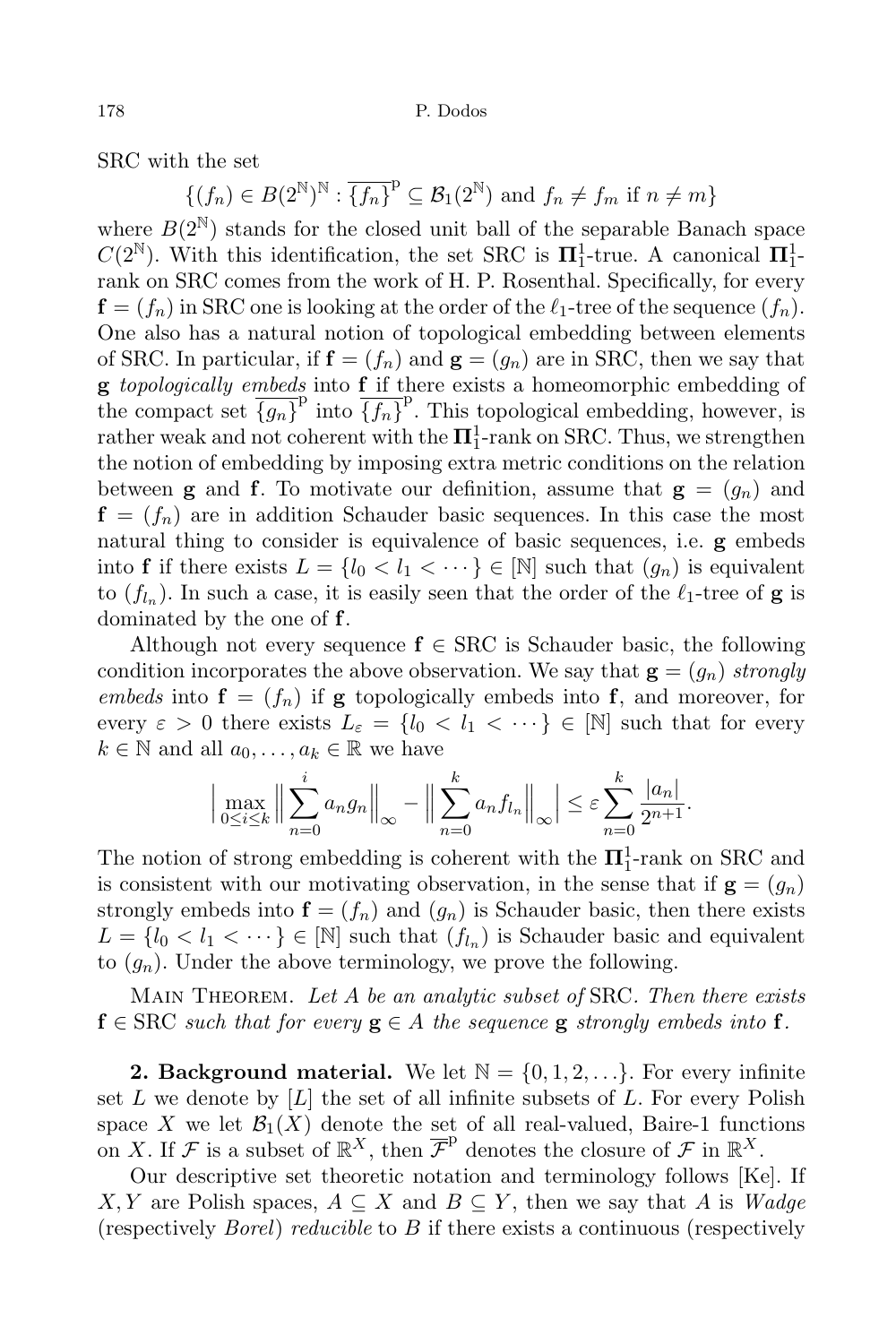Borel) map  $f: X \to Y$  such that  $f^{-1}(B) = A$ . If A is  $\mathbf{\Pi}^1_1$ , then a map  $\phi: A \to \omega_1$  is said to be a  $\Pi_1^1$ -rank on A if there exist relations  $\leq_{\Sigma}, \leq_{\Pi}$  in  $\Sigma_1^1$  and  $\Pi_1^1$  respectively such that for all  $y \in A$  we have

$$
x \in A
$$
 and  $\phi(x) \leq \phi(y) \iff x \leq_{\Sigma} y \iff x \leq_{\Pi} y$ .

We notice that if B is Borel reducible to a set A via a Borel map f and  $\phi$ is a  $\Pi_1^1$ -rank on A, then the map  $\psi : B \to \omega_1$  defined by  $\psi(y) = \phi(f(x))$  for all  $y \in B$  is a  $\Pi_1^1$ -rank on  $B$ .

**2.1.** Trees. Let  $\Lambda$  be a non-empty set. We denote by  $\Lambda^{\leq N}$  the set of all finite sequences in  $\Lambda$ . We view  $\Lambda^{<\mathbb{N}}$  as a tree equipped with the (strict) partial order  $\Box$  of end-extension. If  $t \in \Lambda^{\leq \mathbb{N}}$ , then the length |t| of t is defined to be the cardinality of the set  $\{s \in \Lambda^{< \mathbb{N}} : s \sqsubset t\}$ . If  $s, t \in \Lambda^{< \mathbb{N}}$ , then  $s^t$ denotes their concatenation. Two nodes  $s, t \in \Lambda^{\leq N}$  are said to be *comparable* if either  $s \subseteq t$  or  $t \subseteq s$ ; otherwise they are called *incomparable*. A subset of  $\Lambda^{< \mathbb{N}}$  consisting of pairwise comparable nodes is said to be a *chain*. If  $\Lambda = \mathbb{N}$ and  $L \in [\mathbb{N}]$ , then  $\text{FIN}(L)$  denotes the subset of  $L^{< \mathbb{N}}$  consisting of all finite strictly increasing sequences in L. For every  $x \in \Lambda^{\mathbb{N}}$  and every  $n \geq 1$  we set  $x|n = (x(0), ..., x(n-1)) \in \Lambda^{< \mathbb{N}}$  while  $x|0 = \emptyset$ .

A tree T on  $\Lambda$  is a downwards closed subset of  $\Lambda^{< N}$ . We denote by  $\text{Tr}(\Lambda)$ the set of all trees on  $\Lambda$ . Hence

$$
T \in \text{Tr}(A) \iff \forall s, t \in A^{\leq \mathbb{N}} \ (t \in T \ \land s \sqsubseteq t \Rightarrow s \in T).
$$

A tree T on  $\Lambda$  is said to be pruned if for every  $t \in T$  there exists  $s \in T$ with  $t \subset s$ . If  $T \in \text{Tr}(A)$ , then the *body* [T] of T is defined to be the set  ${x \in \Lambda^{\mathbb{N}} : x|n \in T \,\forall n}$ . A tree T is said to be well-founded if  $[T] = \emptyset$ . The subset of  $\text{Tr}(\Lambda)$  consisting of all well-founded trees on  $\Lambda$  will be denoted by WF(A). If  $T \in \text{WF}(A)$ , we let  $T' = \{t : \exists s \in T \text{ with } t \subset s\} \in \text{WF}(A)$ . By transfinite recursion we define the iterated derivatives  $T^{(\xi)}$  of T. The order  $o(T)$  of T is defined to be the least ordinal  $\xi$  such that  $T^{(\xi)} = \emptyset$ . If S, T are well-founded trees, then a map  $\phi : S \to T$  is called monotone if  $s_1 \rvert s_2$  in S implies that  $\phi(s_1) \rvert s_2$  in T. Notice that in this case  $o(S) \leq o(T)$ . If  $\Lambda, M$  are non-empty sets, then we identify every tree T on  $\Lambda \times M$  with the set of all pairs  $(s, t) \in \Lambda^{< \mathbb{N}} \times M^{< \mathbb{N}}$  such that  $|s| = |t| = k$ and  $((s(0), t(0)), \ldots, (s(k-1), t(k-1))) \in T$ . If  $\Lambda = \mathbb{N}$ , then we shall simply denote by Tr and WF the sets of all trees and well-founded trees on N respectively. For every countable set  $\Lambda$  the set  $WF(\Lambda)$  is  $\Pi_1^1$ -complete and the map  $T \mapsto o(T)$  is a  $\mathbf{\Pi}^1_1$ -rank on  $\mathrm{WF}(A)$  (see [Ke]).

**2.2.** Schauder basic sequences. A sequence  $(x_n)$  of non-zero vectors in a Banach space  $X$  is said to be a *Schauder basic sequence* if it is a Schauder basis of its closed linear span (see [LT]). This is equivalent to saying that there exists a constant  $K \geq 1$  such that for all  $m, k \in \mathbb{N}$  with  $m < k$  and all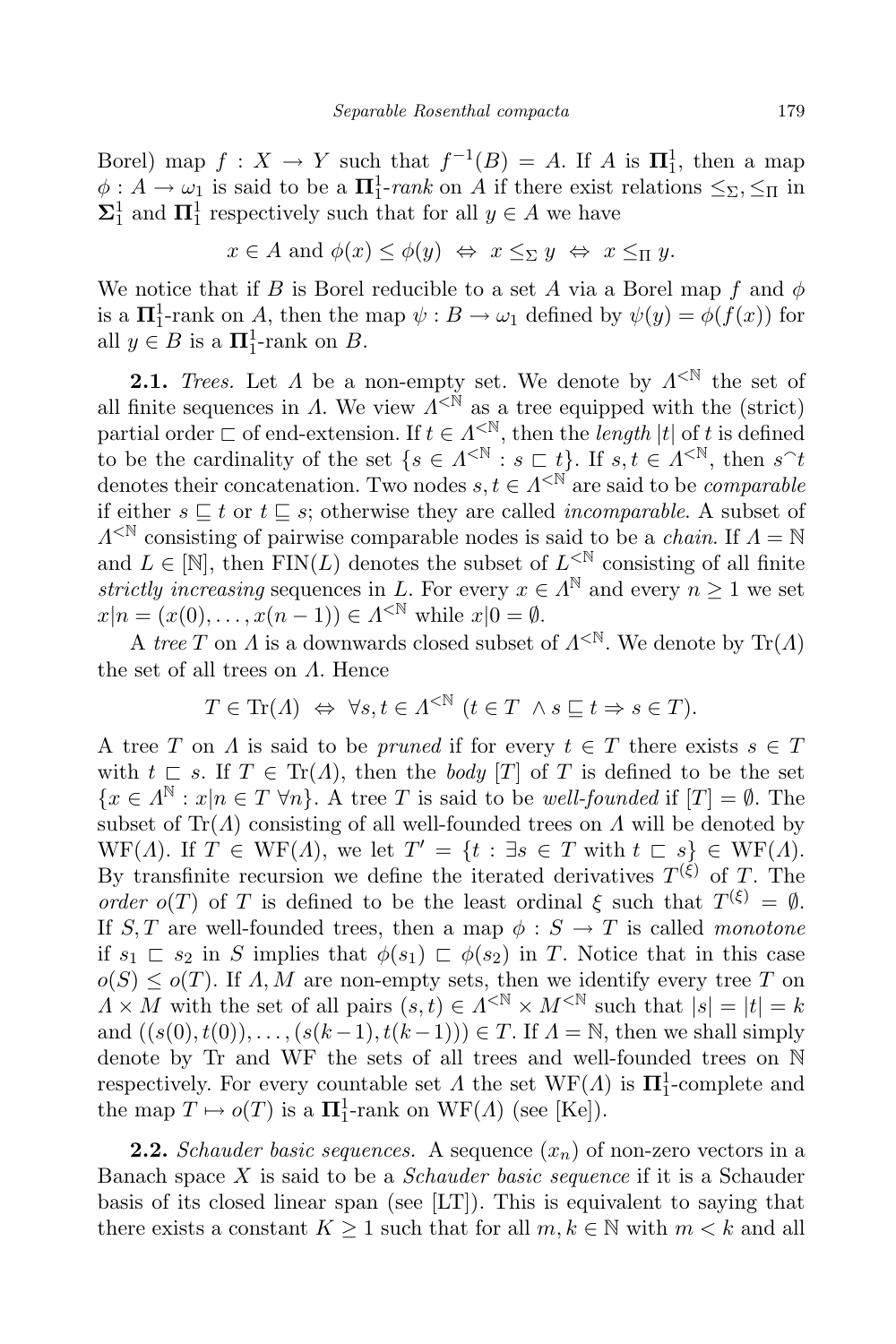$a_0, \ldots, a_k \in \mathbb{R}$  we have

(1) 
$$
\Big\|\sum_{n=0}^m a_n x_n\Big\| \le K \Big\|\sum_{n=0}^k a_n x_n\Big\|.
$$

The least constant K for which inequality  $(1)$  holds is called the basis constant of  $(x_n)$ . A Schauder basic sequence  $(x_n)$  is said to be monotone if  $K = 1$ . It is said to be *seminormalized* (respectively *normalized*) if there exists  $M > 0$  such that  $1/M \leq ||x_n|| \leq M$  (respectively  $||x_n|| = 1$ ) for all  $n \in \mathbb{N}$ .

Let X and Y be Banach spaces. If  $(x_n)$  and  $(y_n)$  are two sequences in X and Y respectively and  $C \geq 1$ , then we say that  $(x_n)$  is C-equivalent to  $(y_n)$  (or simply equivalent, if C is understood) if for every  $k \in \mathbb{N}$  and all  $a_0, \ldots, a_k \in \mathbb{R}$  we have

$$
\frac{1}{C} \Big\| \sum_{n=0}^{k} a_n y_n \Big\|_Y \le \Big\| \sum_{n=0}^{k} a_n x_n \Big\|_X \le C \Big\| \sum_{n=0}^{k} a_n y_n \Big\|_Y.
$$

We denote by  $(x_n) \stackrel{C}{\sim} (y_n)$  the fact that  $(x_n)$  is C-equivalent to  $(y_n)$ .

**3. Coding** SRC. Let X be a compact metrizable space and let  $\text{SRC}(X)$ be the family of all separable Rosenthal compacta in X having a dense set of continuous functions which is uniformly bounded with respect to the supremum norm. We denote by  $B(X)$  the closed unit ball of the separable Banach space  $C(X)$ . Notice that every  $\mathcal{K} \in \text{SRC}(X)$  is naturally coded by its dense sequence of continuous functions. Hence we may identify  $SRC(X)$ with the set

$$
\{(f_n) \in B(X)^{\mathbb{N}} : \overline{\{f_n\}}^{\mathbb{P}} \subseteq \mathcal{B}_1(X) \text{ and } f_n \neq f_m \text{ if } n \neq m\}.
$$

Denote by  $\mathbf{B}(X)$  the  $G_{\delta}$  subset of  $B(X)^{\mathbb{N}}$  consisting of all sequences  $\mathbf{f} = (f_n)$ in  $B(X)$ <sup>N</sup> such that  $f_n \neq f_m$  if  $n \neq m$ . With the above identification the set  $SRC(X)$  becomes a subset of the Polish space  $\mathbf{B}(X)$ . Moreover, as for every compact metrizable space X the Banach space  $C(X)$  embeds isometrically into  $C(2^{\mathbb{N}})$ , we denote by SRC the set  $\widehat{SRC}(2^{\mathbb{N}})$  and we view SRC as the set of all separable Rosenthal compacta having a uniformly bounded dense sequence of continuous functions and defined on a compact metrizable space (it is crucial that  $C(X)$  embeds isometrically into  $C(2^N)$ —this will be clear later on). The following lemma provides an estimate for the complexity of the set  $SRC(X)$ .

LEMMA 1. For every compact metrizable space X the set  $\text{SRC}(X)$  is  $\Pi^1_1$ . Moreover, the set SRC is  $\Pi_1^1$ -true.

*Proof.* Instead of calculating the complexity of  $SRC(X)$  we will actually find a Borel map  $\Phi : \mathbf{B}(X) \to \text{Tr}$  such that  $\Phi^{-1}(\text{WF}) = \text{SRC}(X)$ . In other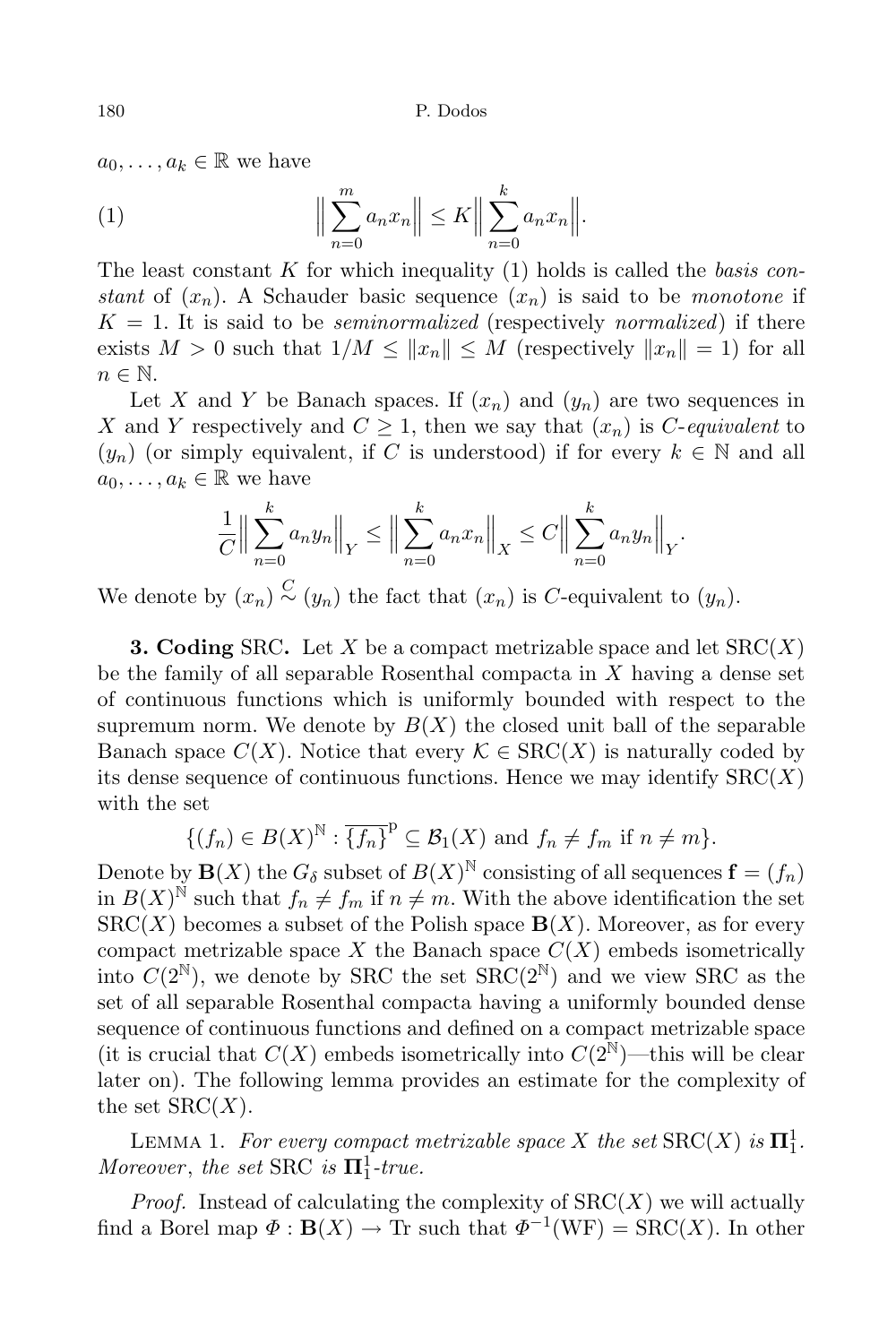words, we will find a Borel reduction of  $SRC(X)$  to WF. This will not only show that  $\text{SRC}(X)$  is  $\Pi^1_1$ , but it will also provide a natural  $\Pi^1_1$ -rank on  $SRC(X)$ . This canonical reduction comes from the work of H. P. Rosenthal.

Specifically, let  $(e_i)$  be the standard basis of  $\ell_1$ . To every  $d \in \mathbb{N}$  with  $d \geq 1$  and every  $\mathbf{f} = (f_n)$  in  $\mathbf{B}(X)$  we associate a tree  $T_{\mathbf{f}}^d$  on  $\mathbb N$  defined by

$$
s \in T_{\mathbf{f}}^d \Leftrightarrow s = (n_0 < \cdots < n_k) \in \text{FIN}(\mathbb{N}) \text{ and } (e_i)_{i=0}^k \stackrel{d}{\sim} (f_{n_i})_{i=0}^k
$$

Notice that  $(e_i)_{i=0}^k \stackrel{d}{\sim} (f_{n_i})_{i=0}^k$  if for all  $a_0, \ldots, a_k \in \mathbb{R}$  we have

$$
\frac{1}{d} \sum_{i=0}^{k} |a_i| \le \Big\| \sum_{i=0}^{k} a_i f_{n_i} \Big\|_{\infty} \le d \sum_{i=0}^{k} |a_i|.
$$

Observe that for every  $t \in \mathbb{N}^{\leq \mathbb{N}}$  the set  $\{f : t \in T_f^d\}$  is a closed subset of **B**(X). This shows that the map **B**(X)  $\ni$  **f**  $\mapsto T_f^d \in$  Tr is Borel (actually it is Baire-1). Next we glue together the sequence of trees  $\{T_f^d : d \geq 1\}$  to obtain a tree  $T_f$  on  $\mathbb N$  defined by the rule

$$
s \in T_{\mathbf{f}} \iff \exists d \ge 1 \; \exists s' \text{ with } s = d^{\frown} s' \text{ and } s' \in T_{\mathbf{f}}^d.
$$

The tree  $T_f$  is usually called the  $\ell_1$ -tree of the sequence  $\mathbf{f} = (f_n)$ . Clearly the map  $\Phi : \mathbf{B}(X) \to \mathrm{Tr}$  defined by  $\Phi(\mathbf{f}) = T_{\mathbf{f}}$  is Borel.

We observe that

$$
\mathbf{f} = (f_n) \in \text{SRC}(X) \iff T_{\mathbf{f}} \in \text{WF}.
$$

This equivalence is essentially Rosenthal's dichotomy [Ro1] (see also [Ke] and [To]). Indeed, let  $\mathbf{f} = (f_n)$  be such that  $T_f$  is well-founded. By Rosenthal's dichotomy, every subsequence of  $(f_n)$  has a further pointwise convergent subsequence. By the Main Theorem in [Ro2], the closure of  $\{f_n\}$  in  $\mathbb{R}^X$  is in  $\mathcal{B}_1(X)$ , and so  $\mathbf{f} \in \text{SRC}(X)$ . Conversely, assume that  $T_{\mathbf{f}}$  is ill-founded. There exists  $L = \{l_0 < l_1 < \cdots\} \in [\mathbb{N}]$  such that the sequence  $(f_{l_n})$  is equivalent to the standard basis of  $\ell_1$ . Using the fact that  $(f_n)$  is uniformly bounded and Lebesgue's dominated convergence theorem we find that  $(f_{l_n})$  has no pointwise convergent subsequence. This implies that the closure of  $\{f_n\}$  in  $\mathbb{R}^X$  contains a homeomorphic copy of  $\beta\mathbb{N}$ , and so  $f \notin \text{SRC}(X)$ . It follows that  $\Phi$  determines a Borel reduction of  $SRC(X)$  to WF. Hence  $SRC(X)$  is  $\Pi_1^1$  and the map  $\phi_X : \text{SRC}(X) \to \omega_1$  defined by  $\phi_X(\mathbf{f}) = o(T_{\mathbf{f}})$  is a  $\Pi_1^1$ -rank on  $SRC(X)$ .

We proceed to show that SRC is  $\mathbf{\Pi}^1_1$ -true. Denote by  $\phi$  the canonical  $\Pi^1_1$ -rank  $\phi_{2^{\mathbb{N}}}$  on SRC defined above. In order to prove that SRC is  $\Pi^1_1$ -true, by [Ke, Theorem 35.23], it is enough to show that  $\sup\{\phi(f) : f \in \text{SRC}\} = \omega_1$ . In the argument below we shall use the following simple fact.

FACT 2. Let X, Y be compact metrizable spaces and  $e: X \to Y$  a continuous onto map. Let  $\mathbf{f} = (f_n) \in \text{SRC}(Y)$  and define  $\mathbf{g} = (g_n) \in C(X)^\mathbb{N}$  by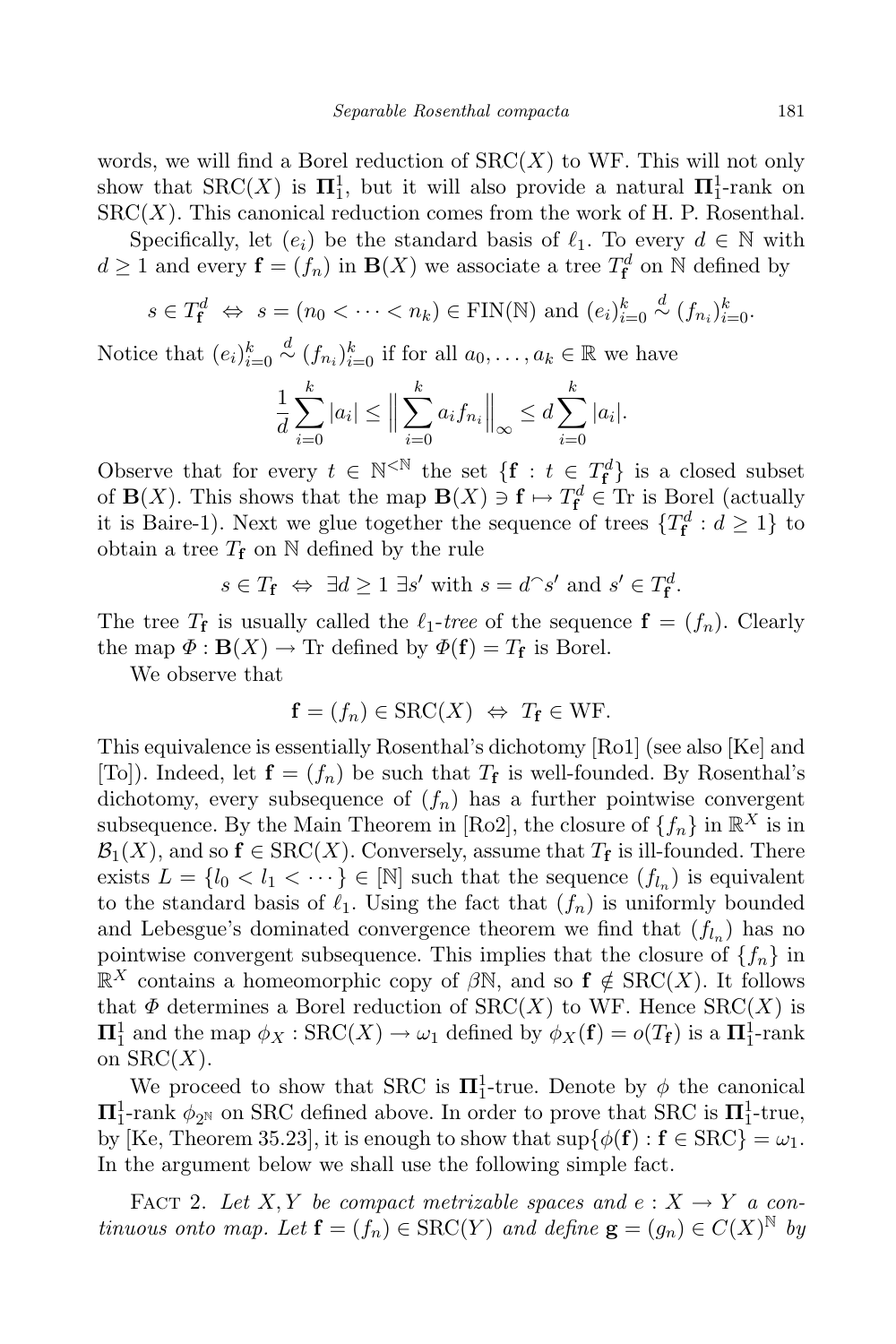$g_n(x) = f_n(e(x))$  for every  $x \in X$  and every  $n \in \mathbb{N}$ . Then  $\mathbf{g} \in \text{SRC}(X)$  and  $\phi_Y(\mathbf{f}) = \phi_X(\mathbf{g}).$ 

Now let  $\mathcal F$  be a family of finite subsets of N which is *hereditary* (i.e. if  $F \in \mathcal{F}$  and  $G \subseteq F$ , then  $G \in \mathcal{F}$ ) and compact in the pointwise topology (i.e. compact in  $2^{\mathbb{N}}$ ). To every such family  $\mathcal F$  one associates its *order*  $o(\mathcal F)$ , which is simply the order of the downwards closed, well-founded tree  $T_f$  on N defined by

$$
s \in T_{\mathcal{F}} \Leftrightarrow s = (n_0 < \cdots < n_k) \in \text{FIN}(\mathbb{N}) \text{ and } \{n_0, \ldots, n_k\} \in \mathcal{F}.
$$

Such families are well-studied in combinatorics and functional analysis and a detailed exposition can be found in [AT]. What we need is the simple fact that for every countable ordinal  $\xi$  one can find a compact hereditary family  $\mathcal F$  with  $o(\mathcal F) \geq \xi$ .

So, fix a countable ordinal  $\xi$  and let  $\mathcal F$  be a compact hereditary family with  $o(\mathcal{F}) \geq \xi$ . We will additionally assume that  $\{n\} \in \mathcal{F}$  for all  $n \in \mathbb{N}$ . Define  $\pi_n^{\mathcal{F}} : \mathcal{F} \to \mathbb{R}$  by  $\pi_n^{\mathcal{F}}(F) = \chi_F(n)$  for all  $F \in \mathcal{F}$ . Clearly for every  $n \in \mathbb{N}$  we have  $\pi_n^{\mathcal{F}} \in C(\mathcal{F})$  and  $\|\pi_n^{\mathcal{F}}\|_{\infty} = 1$ . Moreover, as the family  $\mathcal{F}$ contains all singletons, we get  $\pi_n^{\mathcal{F}} \neq \pi_m^{\mathcal{F}}$  if  $n \neq m$ . It is easy to see that the sequence  $(\pi_n^{\mathcal{F}})$  converges pointwise to 0, and so  $(\pi_n^{\mathcal{F}}) \in \text{SRC}(\mathcal{F})$ .

CLAIM 3. We have  $\phi_{\mathcal{F}}((\pi_n^{\mathcal{F}})) \geq o(\mathcal{F}) \geq \xi$ .

*Proof of Claim 3.* The proof is essentially based on the fact that  $\mathcal F$  is hereditary. Indeed, notice that if  $F = \{n_0 < \cdots < n_k\} \in \mathcal{F}$ , then  $(e_i)_{i=0}^k \sim$  $(\pi_{n_i}^{\mathcal{F}})_{i=0}^k$  or equivalently  $F \in T_{(\pi_n^{\mathcal{F}})}^2$ . To see this, fix  $F = \{n_0 < \cdots < n_k\} \in \mathcal{F}$ and let  $a_0, \ldots, a_k \in \mathbb{R}$  be arbitrary. We set

$$
I_{+} = \{i \in \{0, \ldots, k\} : a_i \ge 0\} \text{ and } I_{-} = \{0, \ldots, k\} \setminus I_{+}.
$$

Then either  $\sum_{i\in I_+} a_i \geq \frac{1}{2}$  $\frac{1}{2} \sum_{i=0}^{k} |a_i|$  or  $-\sum_{i \in I_-} a_i \geq \frac{1}{2}$  $\frac{1}{2} \sum_{i=0}^{k} |a_i|$ . Assume that the second case occurs (the argument is symmetric). Let  $F_ = \{n_i :$  $i \in I_{}$   $\subseteq$   $F \in \mathcal{F}$ . Then  $F_{} \in \mathcal{F}$  as  $\mathcal{F}$  is hereditary. Now observe that

$$
\frac{1}{2}\sum_{i=0}^{k}|a_{i}| \leq -\sum_{i\in I_{-}} a_{i} = \Big|\sum_{i=0}^{k} a_{i}\pi_{n_{i}}^{\mathcal{F}}(F_{-})\Big| \leq \Big\|\sum_{i=0}^{k} a_{i}\pi_{n_{i}}^{\mathcal{F}}\Big\|_{\infty} \leq 2\sum_{i=0}^{k}|a_{i}|.
$$

It follows by the above discussion that the identity map Id :  $T_{\mathcal{F}} \to T^2_{(\pi_n^{\mathcal{F}})}$  is a well-defined monotone map. The claim is proved.  $\diamond$ 

By Fact 2 and Claim 3, we conclude that  $\sup\{\phi(f) : f \in \text{SRC}\} = \omega_1$  and the entire proof is complete.  $\blacksquare$ 

4. Topological and strong embedding. Consider the classes  $SRC(X)$ and  $SRC(Y)$ , where X and Y are compact metrizable spaces, as they were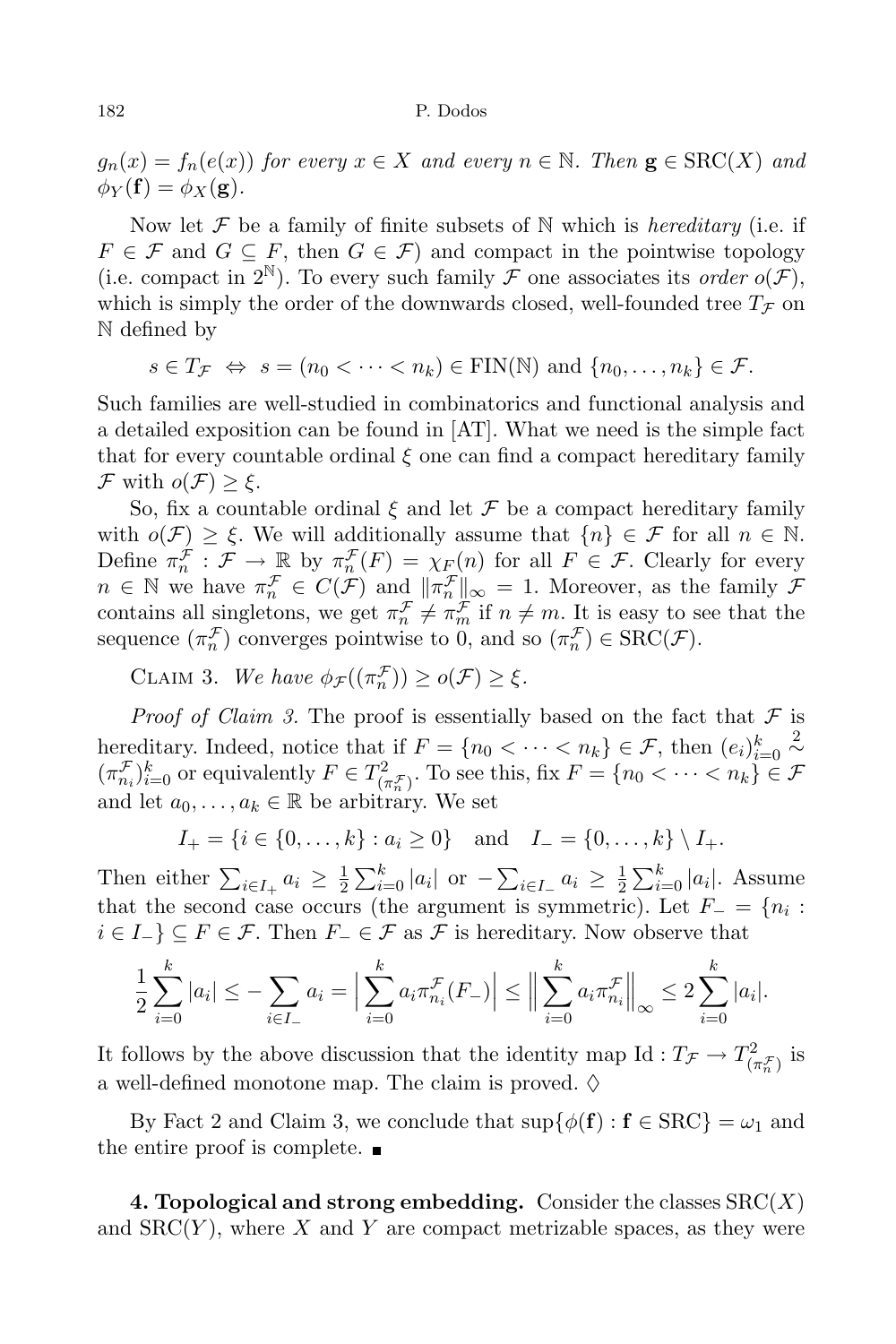coded in the previous section. There is a canonical notion of embedding between elements of  $SRC(X)$  and  $SRC(Y)$ , defined as follows.

DEFINITION 4. Let X, Y be compact metrizable spaces,  $f = (f_n) \in$  $SRC(X)$  and  $\mathbf{g} = (g_n) \in SRC(Y)$ . We say that  $\mathbf{g}$  topologically embeds into  $\mathbf{f}$ , in symbols  $\mathbf{g} < \mathbf{f}$ , if there exists a homeomorphic embedding of  $\overline{\{g_n\}}^p$  into  $\overline{\{f_n\}}^{\mathrm{p}}$ .

Clearly the notion of topological embedding is natural and meaningful, as  $f_1 < f_2$  and  $f_2 < f_3$  imply that  $f_1 < f_3$ . However, in this setting, one also has a canonical  $\mathbf{\Pi}^1_1$ -rank on SRC and any notion of embedding between elements of SRC should be coherent with this rank, in the sense that if  $g \leq f$ , then  $\phi_Y(g) \leq \phi_X(f)$ . Unfortunately, the topological embedding is not strong enough in order to have this property.

EXAMPLE 1. Let  $\mathcal{F}_1$  and  $\mathcal{F}_2$  be two compact hereditary families of finite subsets of N. As in the proof of Lemma 1, consider the sequences  $(\pi_n^{\mathcal{F}_1}) \in$  $\text{SRC}(\mathcal{F}_1)$  and  $(\pi_n^{\mathcal{F}_2}) \in \text{SRC}(\mathcal{F}_2)$ . Both of them are pointwise convergent to 0. Hence, they are topologically equivalent and clearly bi-embeddable. However, it is easy to see that the corresponding ranks of the two sequences depend only on the order of the families  $\mathcal{F}_1$  and  $\mathcal{F}_2$ , and so they are totally unrelated.

We are going to strengthen the notion of topological embedding between the elements of SRC. To motivate our definition, let  $f = (f_n), g = (g_n) \in$ SRC and assume that both  $(f_n)$  and  $(g_n)$  are Schauder basic sequences. In this case, the most natural notion of embedding is that of equivalence, i.e. g embeds into f if there exists  $L = \{l_0 < l_1 < \cdots \} \in [N]$  such that the sequence  $(g_n)$  is equivalent to  $(f_{l_n})$ . It is easy to verify that, in this case, we do have  $\phi(\mathbf{g}) \leq \phi(\mathbf{f})$ . Although not every  $\mathbf{f} \in \text{SRC}$  is a Schauder basic sequence, there is a metric relation we can impose on  $f$  and  $g$  which incorporates the above observation.

DEFINITION 5. Let X, Y be compact metrizable spaces,  $f = (f_n) \in$  $SRC(X)$  and  $\mathbf{g} = (g_n) \in SRC(Y)$ . We say that  $\mathbf{g}$  strongly embeds into f, in symbols  $g \prec f$ , if g topologically embeds into f, and moreover, for every  $\varepsilon > 0$  there exists  $L_{\varepsilon} = \{l_0 < l_1 < \cdots \} \in [\mathbb{N}]$  such that for every  $k \in \mathbb{N}$  and all  $a_0, \ldots, a_k \in \mathbb{R}$  we have

(2) 
$$
\left| \max_{0 \le i \le k} \left\| \sum_{n=0}^{i} a_n g_n \right\|_{\infty} - \left\| \sum_{n=0}^{k} a_n f_{l_n} \right\|_{\infty} \right| \le \varepsilon \sum_{n=0}^{k} \frac{|a_n|}{2^{n+1}}.
$$

Below we gather the basic properties of the notion of strong embedding.

**PROPOSITION** 6. Let X and Y be compact metrizable spaces. The following hold.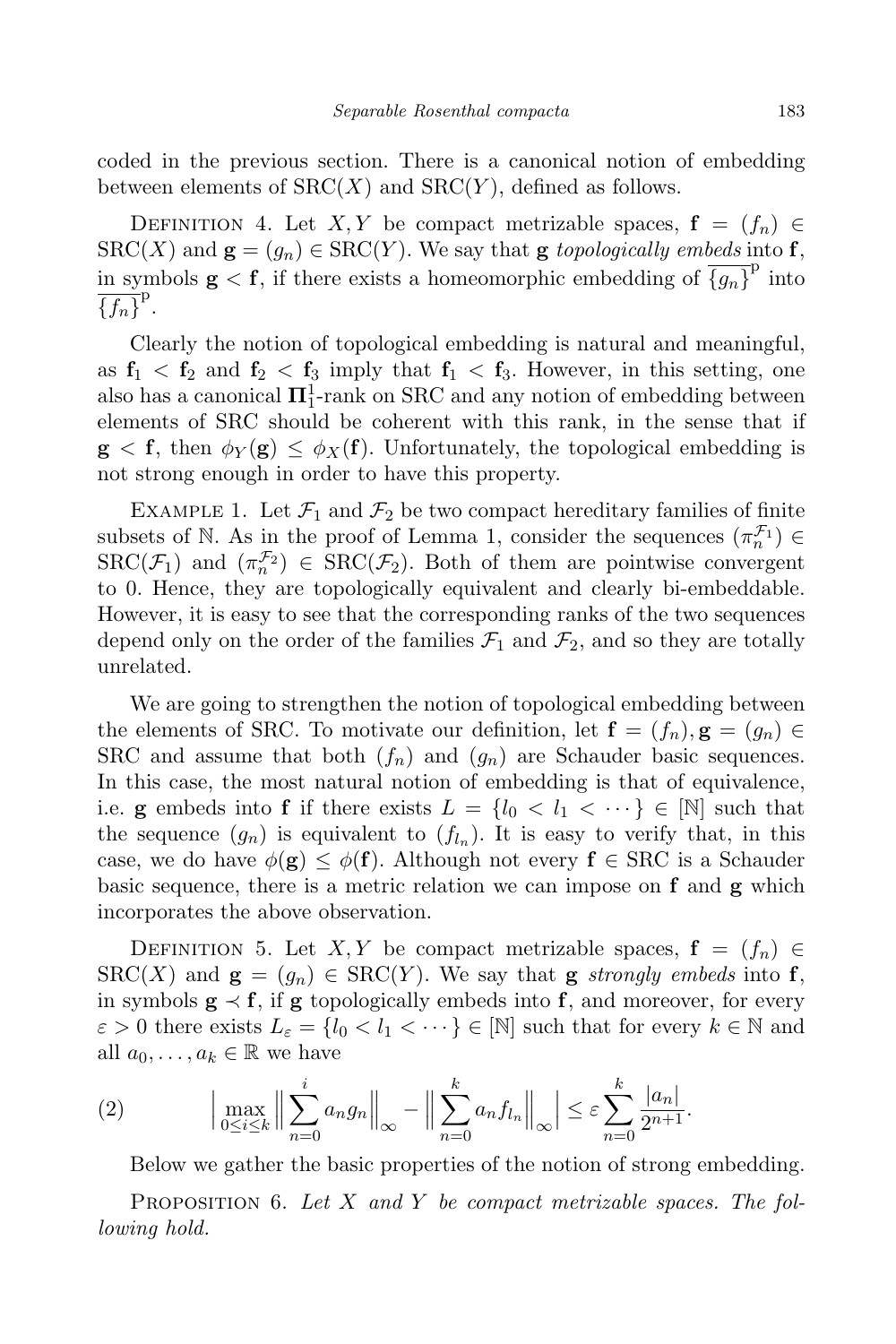- (i) If  $f \in \text{SRC}(X)$  and  $g \in \text{SRC}(Y)$  with  $g \prec f$ , then  $g \prec f$ .
- (ii) If  $f \in \text{SRC}(X)$ ,  $g \in \text{SRC}(Y)$  with  $g \prec f$  and the sequence  $(q_n)$  is a normalized Schauder basic sequence, then there exists  $L = \{l_0 \leq$  $l_1 < \cdots \} \in [N]$  such that the sequence  $(f_{l_n})$  is Schauder basic and equivalent to  $(g_n)$ .
- (iii) If  $f_1 \prec f_2$  and  $f_2 \prec f_3$ , then  $f_1 \prec f_3$ .
- (iv) If  $f \in \text{SRC}(X)$  and  $g \in \text{SRC}(Y)$  with  $g \prec f$ , then  $\phi_Y(g) \leq \phi_X(f)$ .
- (v) Let Z be a compact metrizable space and  $e : Z \rightarrow X$  be onto continuous. Let  $f = (f_n) \in \text{SRC}(X)$  and define, as in Fact 2,  $h = (h_n) \in \text{SRC}(Z)$  by  $h_n(z) = f_n(e(z))$  for every  $n \in \mathbb{N}$  and every  $z \in Z$ . If  $g \in \text{SRC}(Y)$  is such that  $g \prec f$ , then  $g \prec h$ .

Proof. (i) This is straightforward.

(ii) Let  $K \geq 1$  be the basis constant of  $(g_n)$ . We are going to show that there exists  $L = \{l_0 < l_1 < \cdots \} \in [N]$  such that  $(g_n)$  is 2K-equivalent to  $(f_{l_n})$ . Indeed, let  $0 < \varepsilon < 1/4K$  and select  $L_{\varepsilon} = \{l_0 < l_1 < \cdots \} \in [\mathbb{N}]$  such that inequality (2) is satisfied. Let  $k \in \mathbb{N}$  and  $a_0, \ldots, a_k \in \mathbb{R}$ . Notice that

(3) 
$$
\Big\|\sum_{n=0}^k a_n g_n\Big\|_{\infty} \le \max_{0\le i\le k} \Big\|\sum_{n=0}^i a_n g_n\Big\|_{\infty} \le K\Big\|\sum_{n=0}^k a_n g_n\Big\|_{\infty}.
$$

Moreover, for every  $m \in \{0, \ldots, k\}$  we have

(4) 
$$
|a_m| \leq 2K \Big\| \sum_{n=0}^k a_n g_n \Big\|_{\infty}
$$

as  $(g_n)$  is a normalized Schauder basic sequence (see [LT]). Plugging in inequalities (3) and (4) into (2) we get

$$
\left\| \sum_{n=0}^{k} a_n f_{l_n} \right\|_{\infty} \le K \left\| \sum_{n=0}^{k} a_n g_n \right\|_{\infty} + 2K \varepsilon \left\| \sum_{n=0}^{k} a_n g_n \right\|_{\infty}
$$

$$
\le 2K \left\| \sum_{n=0}^{k} a_n g_n \right\|_{\infty}
$$

by the choice of  $\varepsilon$ . Arguing similarly, we see that

$$
\frac{1}{2K} \Big\| \sum_{n=0}^k a_n g_n \Big\|_{\infty} \le \Big\| \sum_{n=0}^k a_n f_{l_n} \Big\|_{\infty}.
$$

Thus  $(g_n)$  is 2K-equivalent to  $(f_{l_n})$ , as desired.

(iii) This is a simple calculation, similar to that of part (ii), and we prefer not to bother the reader with it.

(iv) Let  $d \geq 1$ . We fix  $\varepsilon > 0$  with  $\varepsilon < 1/2d$  and we select  $L_{\varepsilon} = \{l_0 < l_1 < \cdots \}$  $\in \mathbb{N}$  such that inequality (2) is satisfied. For every  $s = (m_0 < \cdots < m_k)$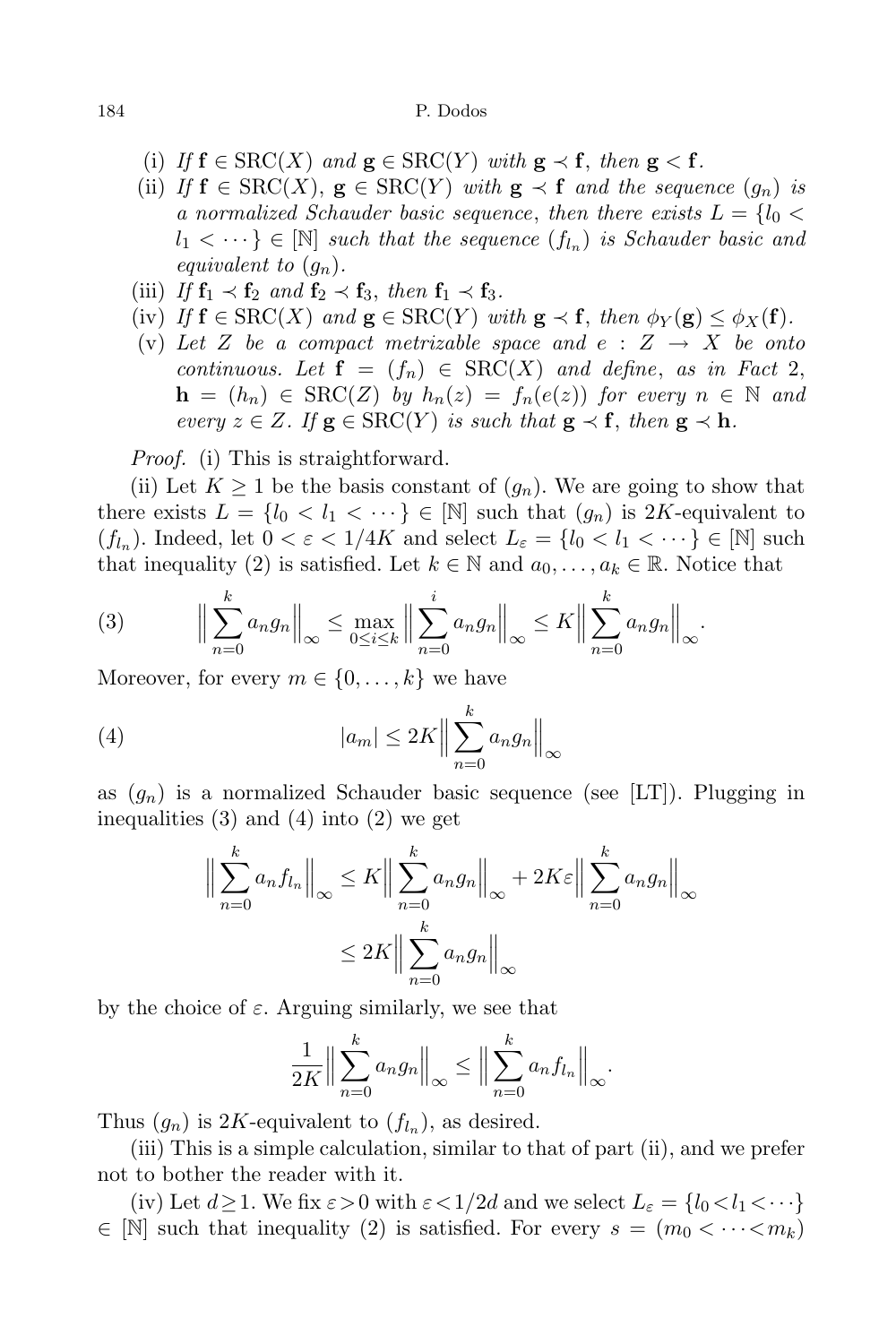$\in T_{\bf g}^d$  we set  $t_s = (l_{m_0} < \cdots < l_{m_k}) \in \text{FIN}(\mathbb{N})$ . Observe that for every  $k \in \mathbb{N}$ and all  $a_0, \ldots, a_k \in \mathbb{R}$  we have

$$
2d \sum_{n=0}^{k} |a_n| \ge \left\| \sum_{n=0}^{k} a_n f_{l_{m_n}} \right\|_{\infty} \ge \max_{0 \le i \le k} \left\| \sum_{n=0}^{i} a_n g_{m_n} \right\|_{\infty} - \varepsilon \sum_{n=0}^{k} |a_n|
$$
  

$$
\ge \left\| \sum_{n=0}^{k} a_n g_{m_n} \right\|_{\infty} - \varepsilon \sum_{n=0}^{k} |a_n|
$$
  

$$
\ge \frac{1}{d} \sum_{n=0}^{k} |a_n| - \frac{1}{2d} \sum_{n=0}^{k} |a_n| = \frac{1}{2d} \sum_{n=0}^{k} |a_n|.
$$

This shows that  $t_s \in T_f^{2d}$ . It follows that  $s \mapsto t_s$  is a monotone map from  $T_{\bf g}^d$  to  $T_{\bf f}^{2d}$ . Hence  $o(T_{\bf g}^d) \leq o(T_{\bf f}^{2d})$ . As d was arbitrary, this implies that  $\phi_Y(\mathbf{g}) \leq \phi_X(\mathbf{f})$ , as desired.

 $(v)$  This is also straightforward, as the map e induces an isometric embedding of  $C(X)$  into  $C(Z)$ .

We are going to present another property of the notion of strong embedding which has a Banach space theoretic flavor. To this end, we give the following definition.

DEFINITION 7. Let E be a compact metrizable space and  $\mathbf{g} = (g_n)$  be a bounded sequence in  $C(E)$ . We denote by  $X_{\mathbf{g}}$  the completion of  $c_{00}(\mathbb{N})$ under the norm

(5) 
$$
||x||_{\mathbf{g}} = \sup \left\{ \left\| \sum_{n=0}^{k} x(n) g_n \right\|_{\infty} : k \in \mathbb{N} \right\}.
$$

We denote by  $(e_n^{\mathbf{g}})$  the standard Hamel basis of  $c_{00}(\mathbb{N})$  regarded as a sequence in  $X_{\mathbf{g}}$ . Let us isolate some elementary properties of  $(e_n^{\mathbf{g}})$ .

- (P1) The sequence  $(e_n^{\mathbf{g}})$  is a monotone basis of  $X_{\mathbf{g}}$ . Moreover,  $(e_n^{\mathbf{g}})$  is normalized (respectively seminormalized) if and only if  $(g_n)$  is.
- (P2) If  $(g_n)$  is Schauder basic with basis constant K, then  $(e_n^g)$  is Kequivalent to  $(g_n)$ .

Less trivial is the fact (which we will see in the next section) that  $g \in$  $SRC(E)$  if and only if  $(e_n^{\mathbf{g}})$  is in  $SRC(K)$ , where K is the closed unit ball of  $X_{\bf g}^*$  with the weak<sup>∗</sup> topology. In light of property (P2) above, the sequence  $(e_n^{\overline{g}})$  can be regarded as a sort of "approximation" of  $(g_n)$  by a Schauder basic sequence.

The following proposition relates the strong embedding of a sequence  $\mathbf{g} = (g_n)$  into a sequence  $\mathbf{f} = (f_n)_n$  to the existence of subsequences of  $(f_n)$ which are "almost isometric" to  $(e_n^{\mathbf{g}})$ . Its proof, which is left to the interested reader, is based on arguments similar to the proof of Proposition 6.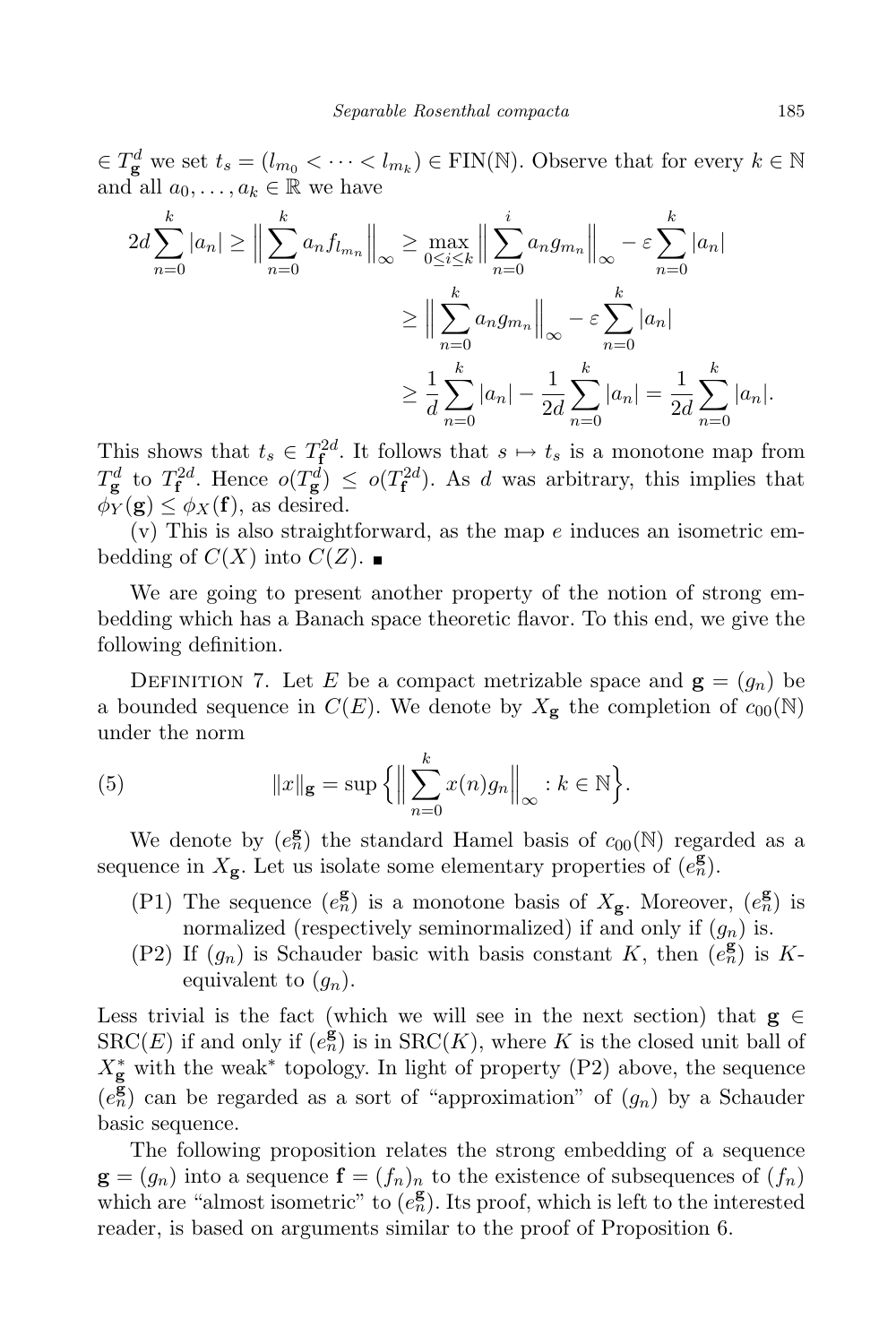PROPOSITION 8. Let X and Y be compact metrizable spaces,  $\mathbf{g} = (g_n) \in$  $SRC(X)$  and  $f = (f_n) \in SRC(Y)$ . If g strongly embeds into f, then for every  $\varepsilon > 0$  there exists  $L_{\varepsilon} = \{l_0 < l_1 < \cdots \} \in [\mathbb{N}]$  such that  $(e_n^{\mathbf{g}})$  is  $(1+\varepsilon)$ -equivalent to  $(f_{l_n})$ .

**5. The main result.** We are ready to state and prove the strong boundedness result for the class SRC.

THEOREM 9. Let  $A$  be an analytic subset of SRC. Then there exists  $f \in \text{SRC} \text{ such that for every } g \in A \text{ we have } g \prec f.$ 

We record the following consequence of Theorem 9 and Proposition 8.

COROLLARY 10. Let X be a compact metrizable space and  $\mathbf{g} = (g_n) \in$  $\mathrm{SRC}(X)$ . Then  $(e_n^{\mathbf{g}})$  is in  $\mathrm{SRC}(K)$ , where K is the closed unit ball of  $X_{\mathbf{g}}^*$ with the weak<sup>\*</sup> topology.

We proceed to the proof of Theorem 9.

*Proof of Theorem 9.* We fix a norm dense sequence  $(d_n)$  in the closed unit ball of  $C(2^{\mathbb{N}})$  such that  $d_n \neq d_m$  if  $n \neq m$  and  $d_n \neq 0$  for every  $n \in \mathbb{N}$ . We also fix a sequence  $(D_n)$  of infinite subsets of  $\mathbb N$  such that  $D_n \cap D_m = \emptyset$ if  $n \neq m$  and  $\mathbb{N} = \bigcup_n D_n$ . Let A be an analytic subset of SRC and define  $\widetilde{A} \subseteq \mathbb{N}^{\mathbb{N}}$  by

$$
\sigma \in \tilde{A} \Leftrightarrow \exists \mathbf{g} = (g_n) \in A \exists \varepsilon > 0 \text{ such that}
$$

$$
[\forall n \ \forall k \ (k \in D_n \Rightarrow ||g_n - d_{\sigma(k)}||_{\infty} \le \varepsilon/2^{k+1})] \text{ and}
$$

$$
[\forall n \ \forall m \ (n \neq m \Rightarrow \sigma(n) \neq \sigma(m))].
$$

Then  $\widetilde{A}$  is  $\Sigma^1_1$ . Let T be the unique downwards closed, pruned tree on  $\mathbb{N} \times \mathbb{N}$ such that  $\widetilde{A} = \text{proj}[T]$ . We define a sequence  $(h_t)_{t \in T}$  in  $C(2^{\mathbb{N}})$  as follows. If  $t = (\emptyset, \emptyset)$ , then we set  $h_t = 0$ . If  $t \in T$  with  $t \neq (\emptyset, \emptyset)$ , then  $t = (s, w)$ with  $s = (n_0, \ldots, n_m) \in \mathbb{N}^{\leq \mathbb{N}}$ . We set  $h_t = d_{n_m}$ . Clearly  $||h_t||_{\infty} \leq 1$  for every  $t \in T$ . We notice the following properties of the sequence  $(h_t)_{t \in T}$ .

- (P1) For every  $\sigma \in [T]$  there exists  $\mathbf{g} = (g_n) \in A$  and  $\varepsilon > 0$  such that for every  $n \in \mathbb{N}$  and every  $k \geq 1$  with  $k - 1 \in D_n$  we have  $||g_n - h_{\sigma |k}||_{\infty} \leq \varepsilon/2^k.$
- (P2) For every  $\mathbf{g} = (g_n) \in A$  and every  $\varepsilon > 0$  there exists  $\sigma \in [T]$  such that for every  $n \in \mathbb{N}$  and every  $k \geq 1$  with  $k - 1 \in D_n$  we have  $||g_n - h_{\sigma |k}||_{\infty} \leq \varepsilon/2^k.$

We pick an embedding  $\phi: T \to 2^{\lt N}$  such that for all  $t, t' \in T$  we have  $\phi(t) \sqsubset \phi(t')$  if and only if  $t \sqsubset t'$ . Let also  $e: T \to \mathbb{N}$  be a bijection such that  $e(t) < e(t')$  if  $t \sqsubset t'$  for all  $t, t' \in T$ . We enumerate the nodes of T as  $(t_n)$ according to e. Now for every  $n \in \mathbb{N}$  we define  $f_n: 2^{\mathbb{N}} \times 2^{\mathbb{N}} \to \mathbb{R}$  by

(6) 
$$
f_n(\sigma_1, \sigma_2) = \chi_{V_{\phi(t_n)}}(\sigma_1) \cdot h_{t_n}(\sigma_2)
$$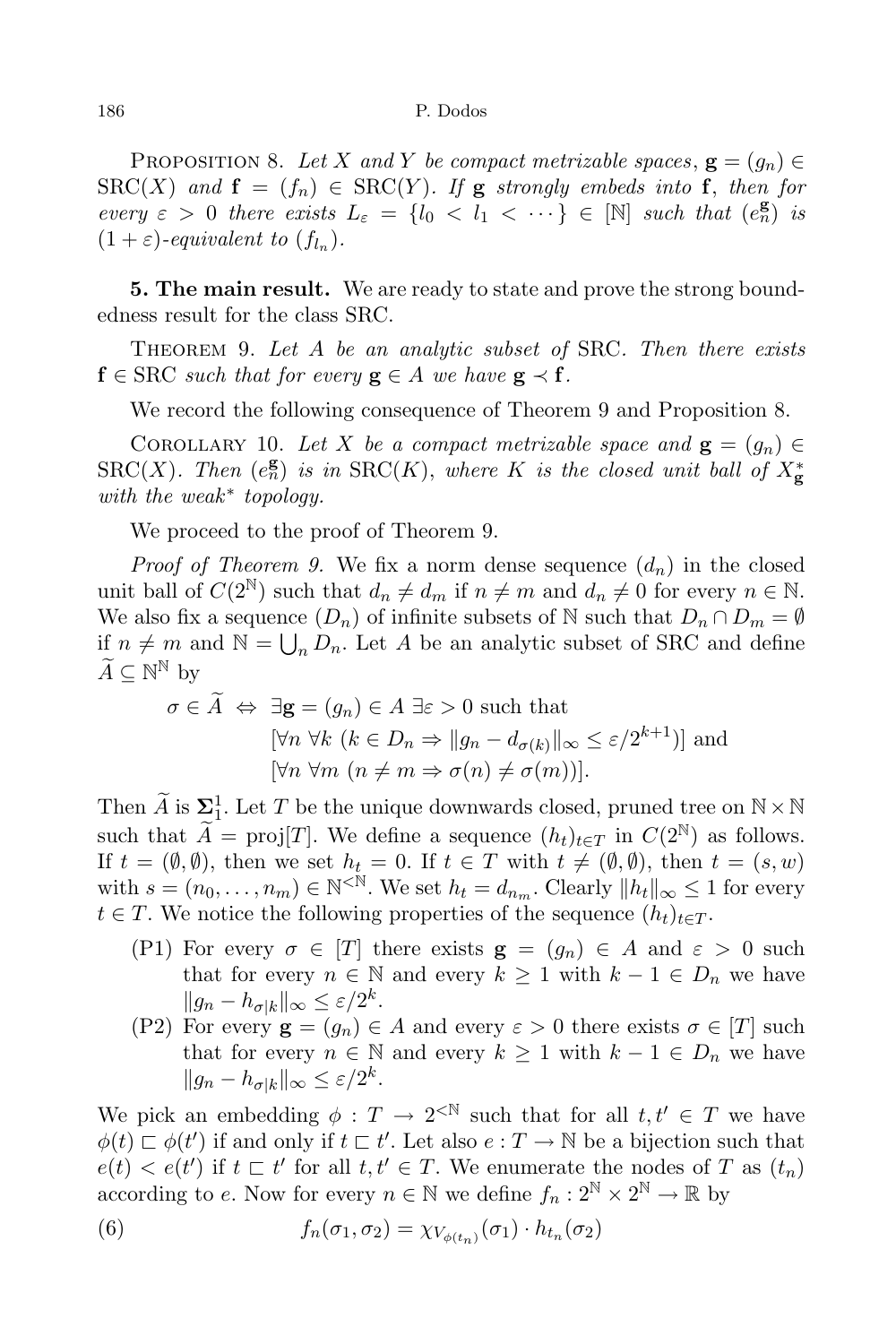where  $V_{\phi(t_n)} = \{ \sigma \in 2^{\mathbb{N}} : \phi(t_n) \sqsubset \sigma \}$ . Clearly  $f_n \in C(2^{\mathbb{N}} \times 2^{\mathbb{N}})$  and  $||f_n||_{\infty} \leq 1$ for all  $n \in \mathbb{N}$ . Moreover, it is easy to check that  $f_n \neq f_m$  if  $n \neq m$ .

It will be convenient to adopt the following notation. For every function  $g: 2^{\mathbb{N}} \to \mathbb{R}$  and  $\tau \in 2^{\mathbb{N}}$  we denote by  $g * \tau : 2^{\mathbb{N}} \times 2^{\mathbb{N}} \to \mathbb{R}$  the function defined by  $g * \tau(\sigma_1, \sigma_2) = \delta_{\tau}(\sigma_1) \cdot g(\sigma_2)$  for  $(\sigma_1, \sigma_2) \in 2^{\mathbb{N}} \times 2^{\mathbb{N}}$  ( $\delta_{\tau}$  stands for the Dirac function at  $\tau$ ).

CLAIM 11. We have  $(f_n) \in \text{SRC}(2^{\mathbb{N}} \times 2^{\mathbb{N}})$ .

Proof of Claim 11. By the Main Theorem in [Ro2], it is enough to show that every subsequence of  $(f_n)$  has a further pointwise convergent subsequence. So, let  $N \in \mathbb{N}$  arbitrary. By Ramsey's theorem, there exists  $M \in [N]$  such that the family  $\{\phi(t_n) : n \in M\}$  either consists of pairwise incomparable nodes, or of pairwise comparable ones. In the first case  $(f_n)_{n\in M}$ is pointwise convergent to 0. In the second case, by the properties of  $\phi$  and the enumeration of T, for any  $n, m \in M$  with  $n < m$  we have  $t_n \subset t_m$ . It follows that there exists  $\sigma \in [T]$  such that  $t_n \subset \sigma$  for every  $n \in M$ . We may also assume that  $t_n \neq (\emptyset, \emptyset)$  for all  $n \in M$ . By property (P1) above, there exist  $\mathbf{g} = (g_n) \in A$ ,  $\varepsilon > 0$  and a sequence  $(k_n)_{n \in M}$  in N (with possible repetitions) such that  $||g_{k_n} - h_{t_n}||_{\infty} \leq \varepsilon/2^{|t_n|}$  for all  $n \in M$ . As  $g \in \text{SRC}$ , there exists  $L \in [M]$  such that  $(g_{k_n})_{n \in L}$  is pointwise convergent to a Baire-1 function g. Since  $\lim_{n\in L} |t_n| = \infty$ , the sequence  $(h_{t_n})_{n\in L}$  is also pointwise convergent to g. Finally,  $(\chi_{V_{\phi(t_n)}})_{n \in L}$  converges pointwise to  $\delta_{\tau}$ , where  $\tau$  is the unique element of  $2^{\mathbb{N}}$  determined by the infinite chain  $\{\phi(t_n): n \in L\}$ of  $2^{\langle \mathbb{N} \rangle}$ . It follows that  $(f_n)_{n \in L}$  is pointwise convergent to  $g * \tau$ . The claim is proved.  $\diamond$ 

CLAIM 12. For every  $\mathbf{g} = (g_n) \in A$ ,  $\mathbf{g}$  topologically embeds into  $(f_n)$ .

*Proof of Claim 12.* Let  $\mathbf{g} = (g_n) \in A$ . By (P2), there exists  $\sigma \in [T]$ such that for every  $n \in \mathbb{N}$  and every  $k \geq 1$  with  $k-1 \in D_n$  we have  $||g_n - h_{\sigma/k}||_{\infty} \leq 1/2^k$ . By the choice of  $\phi$ , there exists a unique  $\tau \in 2^{\mathbb{N}}$  such that  $\phi(\sigma|k) \sqsubset \tau$  for all  $k \in \mathbb{N}$ . Fix  $n_0 \in \mathbb{N}$ . Since there exist infinitely many k with  $||g_{n_0} - h_{\sigma/k}||_{\infty} \leq 1/2^k$ , arguing as in Claim 11 we find that  $g_{n_0} * \tau$ belongs to the closure of  $\{f_n\}$  in  $\mathbb{R}^{2^{\mathbb{N}} \times 2^{\mathbb{N}}}$ . It follows that

$$
\overline{\{g_n\}}^p \ni g \mapsto g * \tau \in \overline{\{f_n\}}^p
$$

is a homeomorphic embedding and the claim is proved.  $\diamond$ 

CLAIM 13. For every  $\mathbf{g} = (g_n) \in A$ ,  $\mathbf{g}$  strongly embeds into  $(f_n)$ .

*Proof of Claim 13.* Fix  $\mathbf{g} = (g_n) \in A$ . By Claim 12, it is enough to show that for every  $\varepsilon > 0$  there exists  $L_{\varepsilon} = \{l_0 < l_1 < \cdots \} \in [N]$  such that inequality (2) is satisfied for  $(g_n)$  and  $(f_{l_n})$ . So, let  $\varepsilon > 0$  be arbitrary. By property (P2), there exists  $\sigma \in [T]$  such that for every  $n \in \mathbb{N}$  and every  $k \geq 1$  with  $k-1 \in D_n$  we have  $||g_n - h_{\sigma/k}||_{\infty} \leq \varepsilon/2^k$ . There exists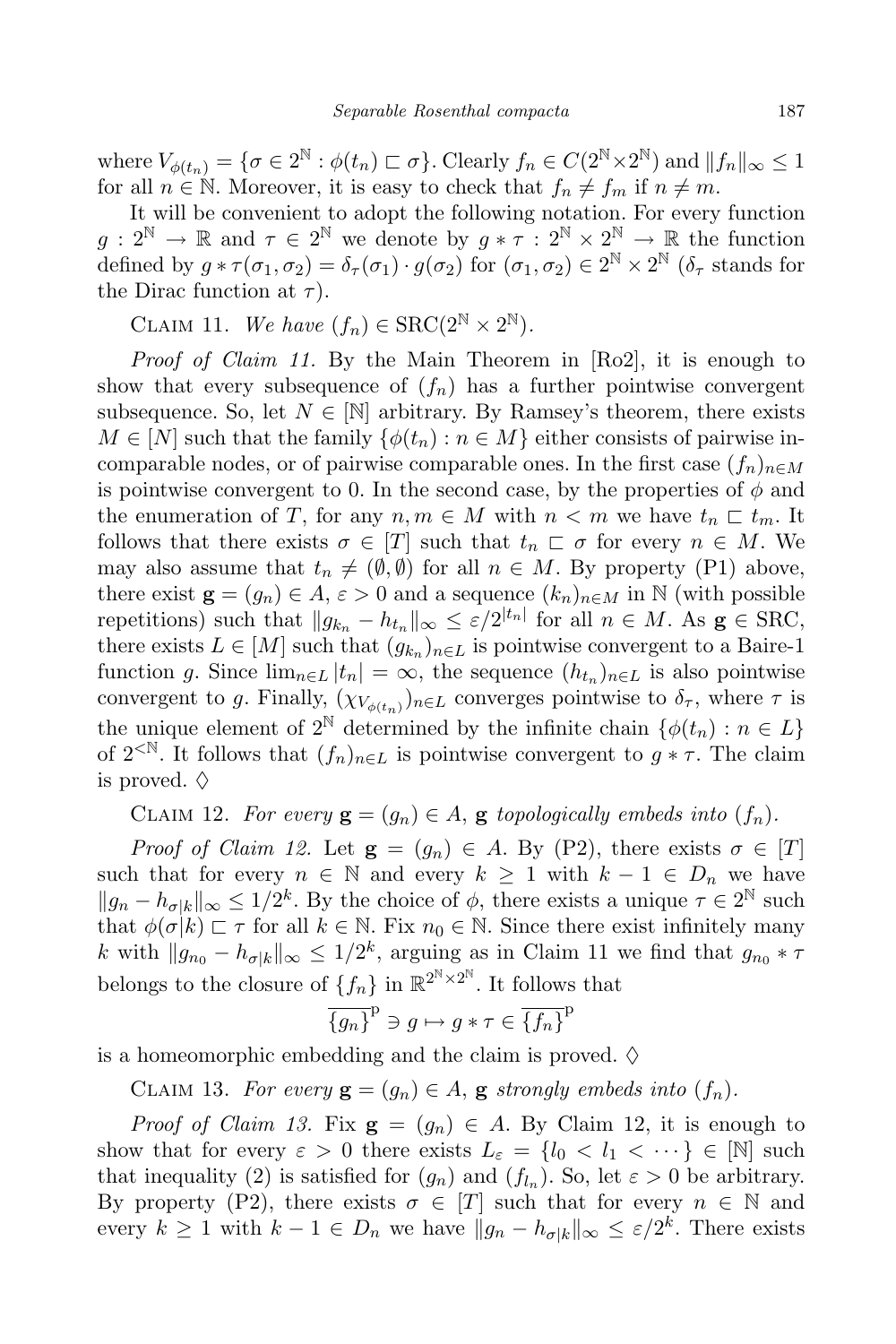$D = \{m_0 < m_1 < \cdots\} \in [\mathbb{N}]$  with  $m_0 \geq 1$  and  $m_n - 1 \in D_n$  for all  $n \in \mathbb{N}$ . By the properties of the enumeration e of T, there exists  $L = \{l_0 < l_1 < \cdots \}$  $\in$  [N] such that  $t_{l_n} = \sigma | m_n$  for every  $n \in \mathbb{N}$ . We isolate, for future use, the following facts.

- (F1) For every  $n \in \mathbb{N}$  we have  $||g_n h_{t_{l_n}}||_{\infty} \leq \varepsilon/2^{m_n} \leq \varepsilon/2^{n+1}$ .
- (F2) For any  $n, m \in \mathbb{N}$  with  $n < m$  we have  $t_{l_n} \subset t_{l_m}$ .

We claim that the sequences  $(g_n)$  and  $(f_{l_n})$  satisfy inequality (2) for the given  $\varepsilon > 0$ . Indeed, let  $k \in \mathbb{N}$  and  $a_0, \ldots, a_k \in \mathbb{R}$ . By (F1), for every  $i \in \{0, \ldots, k\}$  we have

$$
\left| \Big\| \sum_{n=0}^{i} a_n g_n \Big\|_{\infty} - \Big\| \sum_{n=0}^{i} a_n h_{t_{l_n}} \Big\|_{\infty} \right| \leq \varepsilon \sum_{n=0}^{i} \frac{|a_n|}{2^{n+1}}.
$$

This implies that

$$
\Big|\max_{0\leq i\leq k}\Big\|\sum_{n=0}^i a_n g_n\Big\|_{\infty} - \max_{0\leq i\leq k}\Big\|\sum_{n=0}^i a_n h_{t_{l_n}}\Big\|_{\infty}\Big|\leq \varepsilon \sum_{n=0}^k \frac{|a_n|}{2^{n+1}}.
$$

The above inequality is a consequence of the following elementary fact. If  $(r_i)_{i=0}^k$ ,  $(\theta_i)_{i=0}^k$  and  $(\delta_i)_{i=0}^k$  are finite sequences of positive reals such that  $|r_i - \theta_i| \leq \delta_i$  for all  $i \in \{0, \ldots, k\}$ , then

$$
|\max_{0\leq i\leq k} r_i - \max_{0\leq i\leq k} \theta_i| \leq \max_{0\leq i\leq k} \delta_i.
$$

So the claim will be proved once we show that

$$
\max_{0 \le i \le k} \left\| \sum_{n=0}^{i} a_n h_{t_{l_n}} \right\|_{\infty} = \left\| \sum_{n=0}^{k} a_n f_{l_n} \right\|_{\infty}.
$$

To this end we argue as follows. For every  $t \in T$  the function  $h_t$  is continuous. So there exist  $j \in \{0, \ldots, k\}$  and  $\sigma_2 \in 2^{\mathbb{N}}$  such that

$$
\max_{0 \le i \le k} \Big\| \sum_{n=0}^{i} a_n h_{t_{l_n}} \Big\|_{\infty} = \Big| \sum_{n=0}^{j} a_n h_{t_{l_n}}(\sigma_2) \Big|.
$$

By (F2), we have  $t_{l_0} \subset \cdots \subset t_{l_k}$ . Hence, by the properties of  $\phi$ , we see that  $\phi(t_{l_0}) \subset \cdots \subset \phi(t_{l_k})$ . It follows that there exists  $\sigma_1 \in 2^{\mathbb{N}}$  such that  $\chi_{V_{\phi(t_{l_n})}}(\sigma_1) = 1$  if  $n \in \{0, \ldots, j\}$  while  $\chi_{V_{\phi(t_{l_n})}}(\sigma_1) = 0$  otherwise. So

$$
\Big\|\sum_{n=0}^k a_n f_{l_n}\Big\|_{\infty} \ge \Big|\sum_{n=0}^k a_n f_{l_n}(\sigma_1, \sigma_2)\Big| = \Big|\sum_{n=0}^j a_n h_{t_{l_n}}(\sigma_2)\Big|.
$$

Conversely, let  $(\sigma_3, \sigma_4) \in 2^{\mathbb{N}} \times 2^{\mathbb{N}}$  be such that

$$
\Big\|\sum_{n=0}^k a_n f_{l_n}\Big\|_{\infty} = \Big|\sum_{n=0}^k a_n f_{l_n}(\sigma_3, \sigma_4)\Big|.
$$